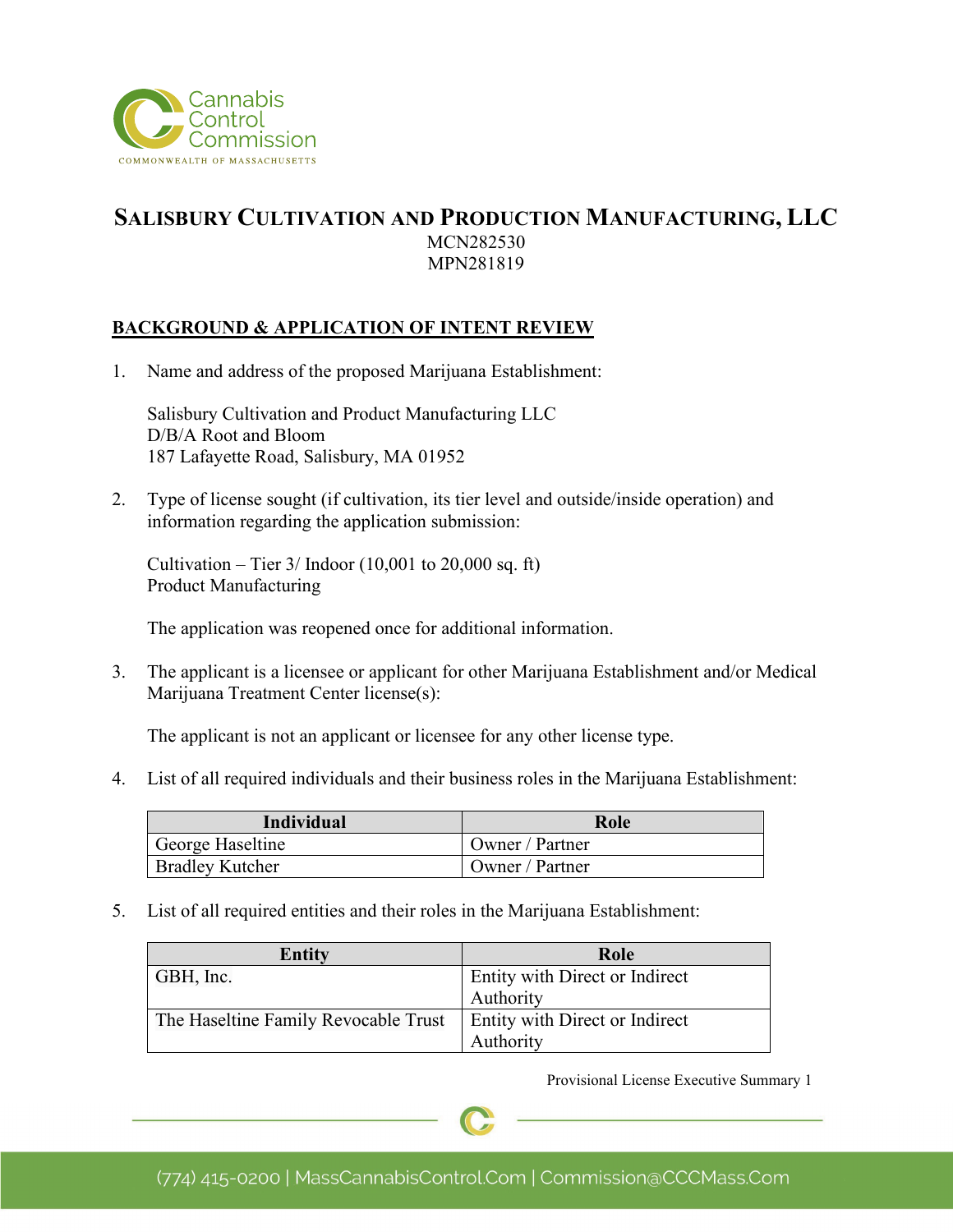6. Applicant's priority status:

General Applicant

- 7. The applicant and municipality executed a Host Community Agreement on July 15, 2019.
- 8. The applicant conducted a community outreach meeting on August 22, 2019 and provided documentation demonstrating compliance with Commission regulations.
- 9. The Commission sent the municipal notice to the City/Town of Salisbury on April 15, 2020. To date, the Commission has not received a response.
- 10. The applicant proposed the following goals for its Positive Impact Plan:

| # | Goal                                                                       |
|---|----------------------------------------------------------------------------|
|   | Donate money and time (\$1000.00 and 100 hours) to help nonprofits and     |
|   | social service programs in areas of disproportionate impact.               |
|   | Give hiring preference to individuals who are residents of Haverhill,      |
|   | Commission-designated Economic Empowerment Priority applicants,            |
|   | Commission-designated Social Equity Program participants, Massachusetts    |
|   | residents who have past drug convictions, and Massachusetts residents with |
|   | parents or spouses who have drug convictions.                              |

#### **SUITABILITY REVIEW**

- 11. There were no disclosures of any past civil or criminal actions, occupational license issues, or marijuana-related business interests in other jurisdictions.
- 12. There were no concerns arising from background checks on the individuals or entities associated with the application.

### **MANAGEMENT AND OPERATIONS REVIEW**

- 13. The applicant states that it can be operational within one (1) month of receiving the provisional license(s).
- 14. The applicant's proposed hours of operation are the following:

Monday – Sunday: 8:00 a.m. – 8:00 p.m.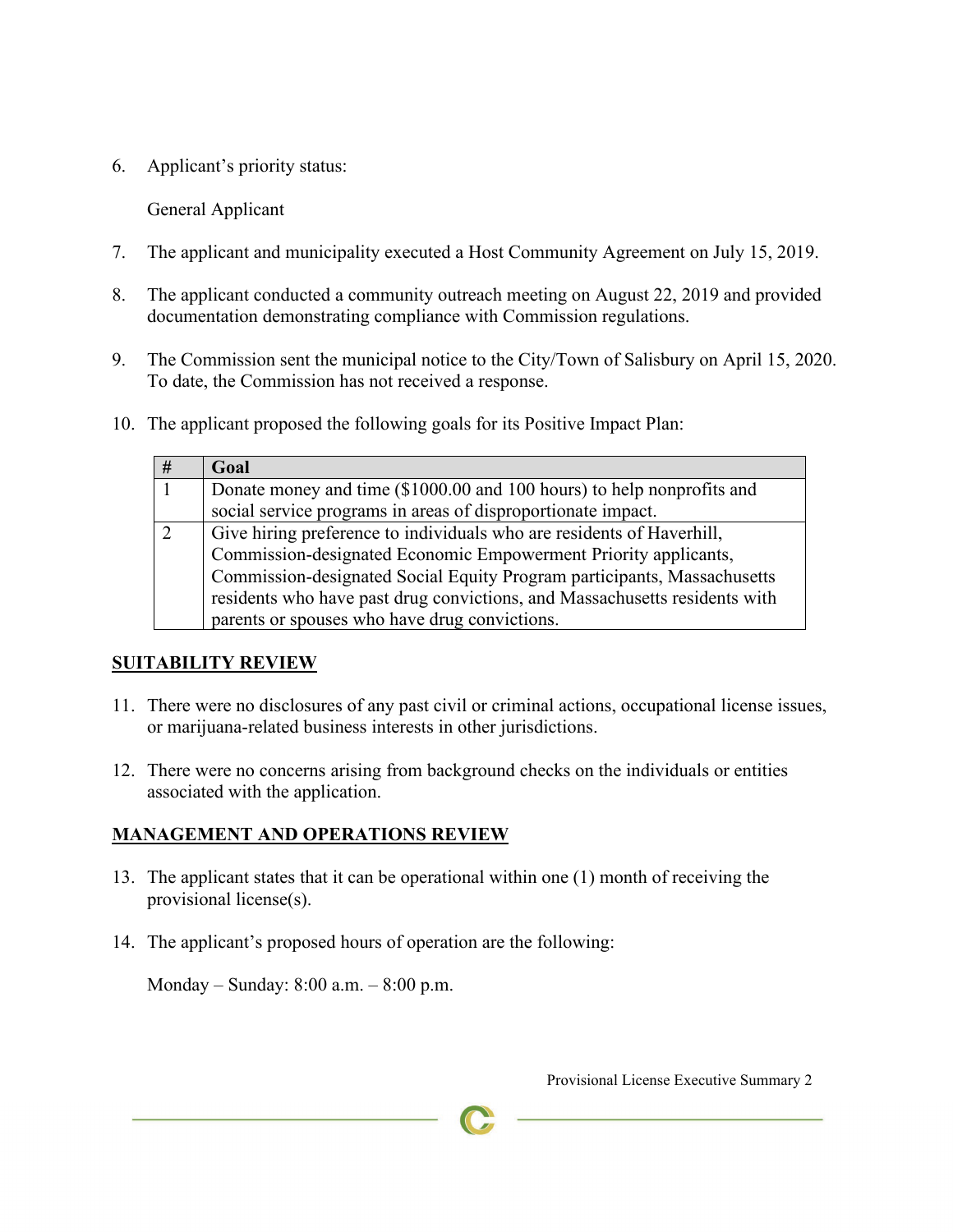- 15. The applicant submitted all applicable and required summaries of plans, policies, and procedures for the operation of the proposed establishment. The summaries were determined to be substantially compliant with the Commission's regulations.
- 16. The applicant proposed the following goals for its Diversity Plan:

| # | Goal                                                                        |
|---|-----------------------------------------------------------------------------|
|   | Give hiring preference to individuals who are minorities, women, veterans,  |
|   | people with disabilities, and people who are LGBTQ+.                        |
|   | Contract with suppliers and contractors who are owned by minorities, women, |
|   | veterans, people who are LBGTQ+, and persons with disabilities.             |

17. Summary of cultivation plan (if applicable):

The applicant submitted a cultivation plan that demonstrates the ability to comply with the Commission's regulations.

18. Summary of products to be produced and/or sold (if applicable):

| # | Product                                      |
|---|----------------------------------------------|
|   | Extractions (Rosin, Ice Water Hash, Shatter, |
|   | Wax)                                         |
|   | Vaporizer Cartridges                         |
| 3 | <b>Chocolate Bars</b>                        |
|   | Hard Lozenges (Lemon, Grape, and Cherry      |
|   | flavored)                                    |
|   | Gummy Squares (Lemon, Grape, and Cherry)     |
|   | Baked Goods (Chocolate cookies and Brownies) |

19. Plan for obtaining marijuana or marijuana products (if applicable):

Not applicable.

# **RECOMMENDATION**

Commission staff recommend provisional licensure with the following conditions:

- 1. Final license is subject to inspection to ascertain compliance with Commission regulations;
- 2. Final license is subject to inspection to ascertain compliance with applicable state laws and local codes, ordinances, and bylaws;
- 3. The applicant shall cooperate with and provide information to Commission staff;
- 4. Provisional licensure is subject to the payment of the appropriate license fee; and